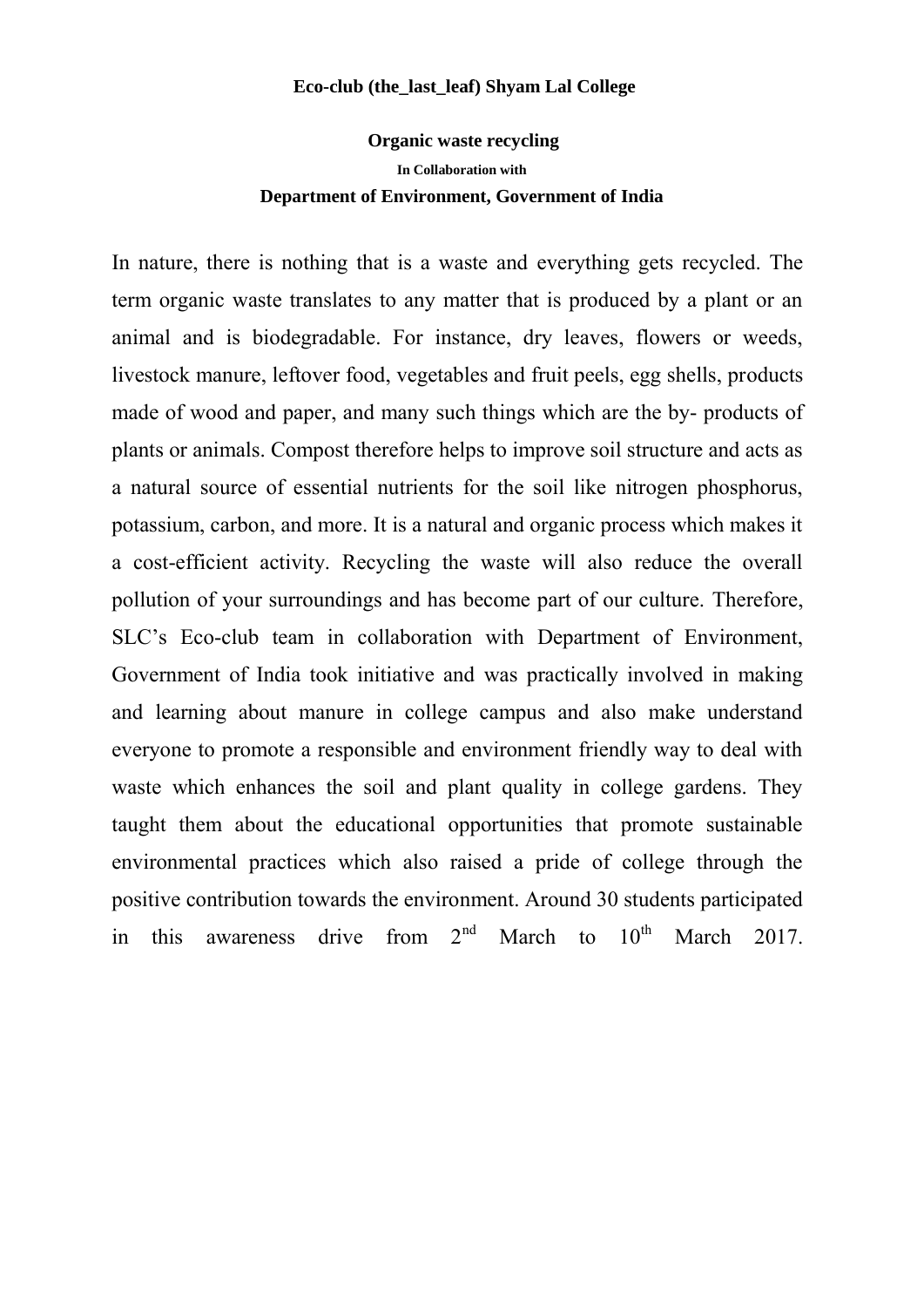





**SLC** (UNIVERSITY OF DELHI) **SHYAM LAL COLLEGE** 

## ECO CLUB (THE\_LAST\_LEAF)

IN COLLABORATION WITH DEPARTMENT OF ENVIRONMENT (Government of India)

Organises

RGANIC WASTE

RECYCLING



DATE: 02.3.2017 - 10.3.2017



**DR. ARKAJA GOSWAMI** (CONVENOR ECOCLUB)

**DR. SUNAINA ZUTSHI** (CO-ORDINATOR ECOCLUB) **PROF. RABI NARAYAN KAR** (PRINCIPAL SLC)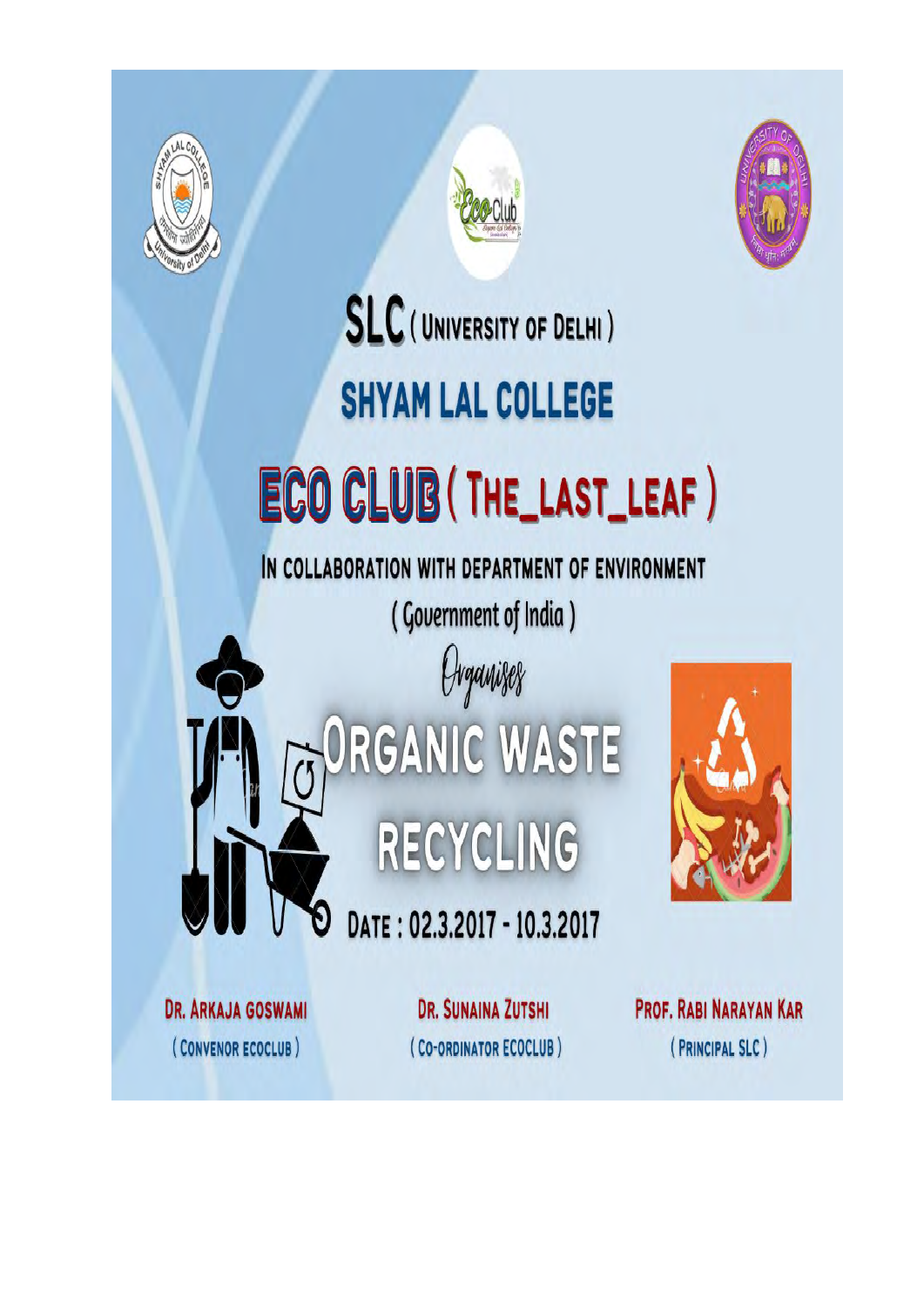